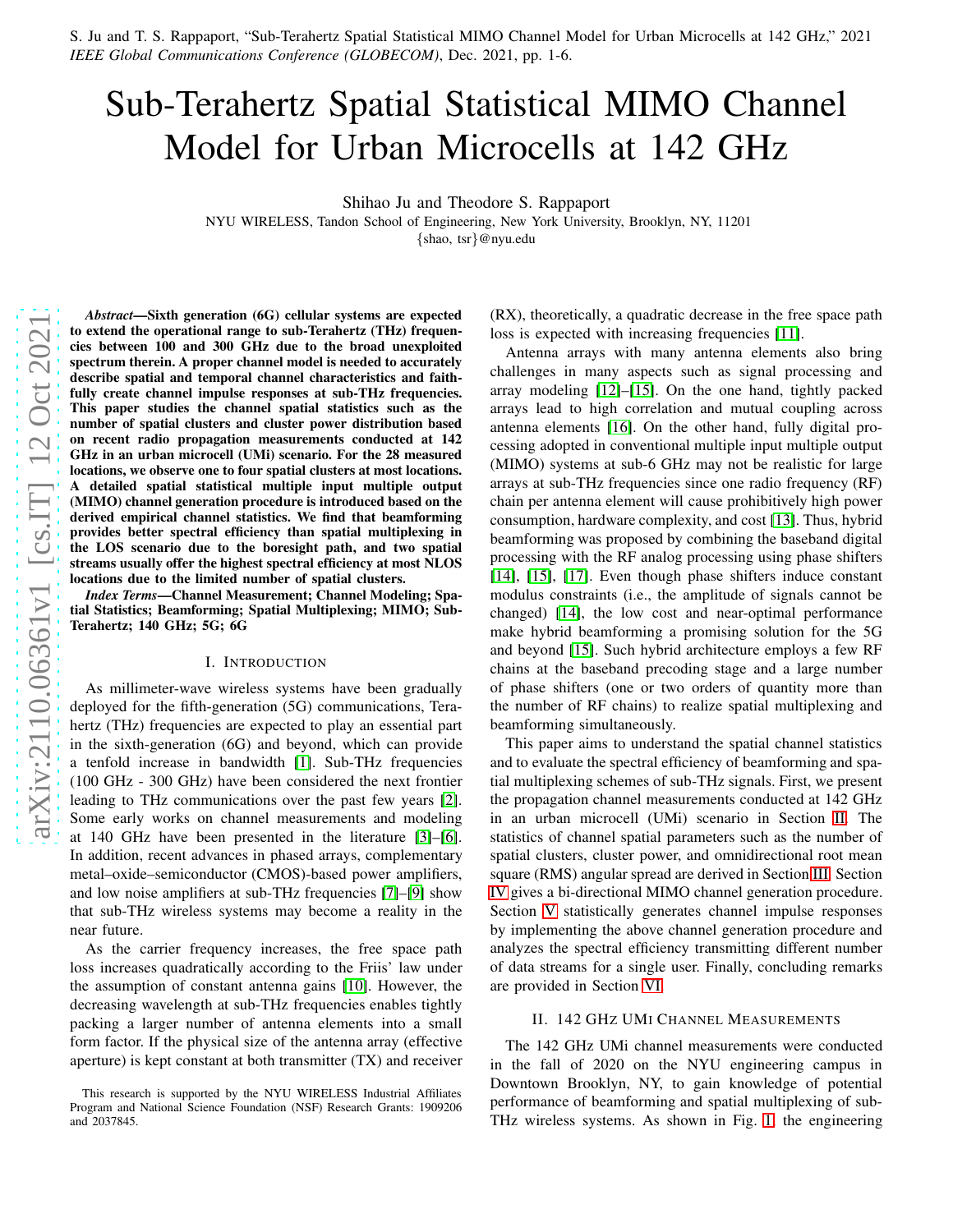campus includes a square with a size of ∼100 m by 100 m, which is surrounded by tall concrete buildings and narrow street canyons, representing a regular UMi scenario. There are glass widows, trees, pedestrians, metal lampposts, and concrete pillars in the surrounding environment causing reflections and scattering.

<span id="page-1-1"></span>

Fig. 1: 142 GHz outdoor UMi measurement locations [\[18\]](#page-5-15). TX locations are denoted as stars in different colors. RX locations are denoted as circles. One RX location filled with multiple colors indicates that the channels between this RX location and multiple TX locations were measured.

A wide range of TX and RX locations were selected for various propagation distances and environments (line-of-sight [LOS] and non-LOS [NLOS]) in order to emulate small cells for sub-THz wireless systems. The TX was deployed at a height of 4 m above ground level serving as a small cell base station (BS), and the RX was placed at a height of 1.5 m above ground level serving as a mobile user (UE). The TX and RX location pairs are provided in Table [I.](#page-1-2) Overall, there are 16 LOS location pairs and 12 NLOS location pairs with TX-RX (T-R) separation distances from 12.9 m to 117.4 m.

Highly directional horn antennas with 27 dBi gain and 8° half-power beamwidth (HPBW) were used at both TX and RX to compensate for the large free space path loss within the first-meter propagation at 142 GHz. The horn antennas and the up/down-converter modules were mounted on electrically controllable gimbals, rotating in the azimuth and elevation planes with a sub-degree resolution. A 500 MHz 11th order pseudorandom m-sequence was generated at the TX baseband and mixed with an intermediate frequency of 7 GHz, then up-converted to a center frequency of 142 GHz. A sliding correlation based receiver was used at the RX, which can provide 39 dB processing gain. The null-to-null RF bandwidth is 1 GHz, which corresponds to a temporal resolution of 2 ns for multipath components (MPCs) [\[11\]](#page-5-7). The maximum measurable path loss was 152 dB with a minimum signalto-noise (SNR) requirement of 5 dB. At each TX and RX location pair, the best TX and RX pointing angles in which the RX received the strongest power were first found and set as the starting points of TX and RX, respectively. The LOS measurements have the TX and RX antennas on boresight, and the

<span id="page-1-2"></span>TABLE I: MEASURED TX AND RX LOCATION PAIRS

| ТX              | <b>LOS RX</b>              | <b>NLOS RX</b>        |
|-----------------|----------------------------|-----------------------|
| TX1             | RX1, RX5, RX23, RX27, RX31 | RX9, RX14, RX16, RX18 |
| TX <sub>2</sub> | RX1, RX35, RX36            | RX14                  |
| TX3             | RX35, RX36, RX37           | RX1                   |
| TX4             | RX3, RX37                  | <b>RX1, RX38</b>      |
| TX <sub>5</sub> | RX3. RX35                  | RX1, RX10             |
| TX6             | R X 1                      | RX39, RX40            |

NLOS measurements have the TX and RX antennas pointing to the strongest receiving direction by manually searching over azimuth and elevation planes. Then, we fixed the TX pointing angle and swept the RX in the azimuth plane in a step size of the antenna HPBW (8°). Each azimuth sweep performed 45 stepped-rotations (360/8=45) and measured 45 directional PDPs. We then performed two identical azimuth sweeps in different elevation planes by uptilting and downtilting the RX by 8°. Overall, three RX sweeps produced 135 directional PDPs for one TX pointing angle. The TX was then pointed to some manually selected directions in which the RX detected signal energy above the noise floor. The identical three RX azimuthal sweeps were performed for each individual TX pointing angle. Most TX and RX location pairs have one to three distinct angles of departure (AOD) and angles of arrival (AOA). A sample measured directional PDP having three MPCs is shown in Fig. [2.](#page-1-3) Note that most measured directional PDPs have only one MPC due to the narrow beamwidths of the TX and RX antennas.

<span id="page-1-3"></span>

Fig. 2: The directional excess time PDP was measured at TX1 and RX14. The received power was recovered by removing system processing gain and antenna gain.

#### <span id="page-1-0"></span>III. CHANNEL SPATIAL STATISTICS AT 142 GHZ

Measurements with narrowbeam horn antennas provide a convenient way to understand channel spatial statistics for sub-THz frequencies. The angular resolution of measurements is limited by the antenna HPBW (8° in this measurements). Even though the azimuth sweeps were performed at three elevation angles, we did not observe two distinct MPCs arriving in a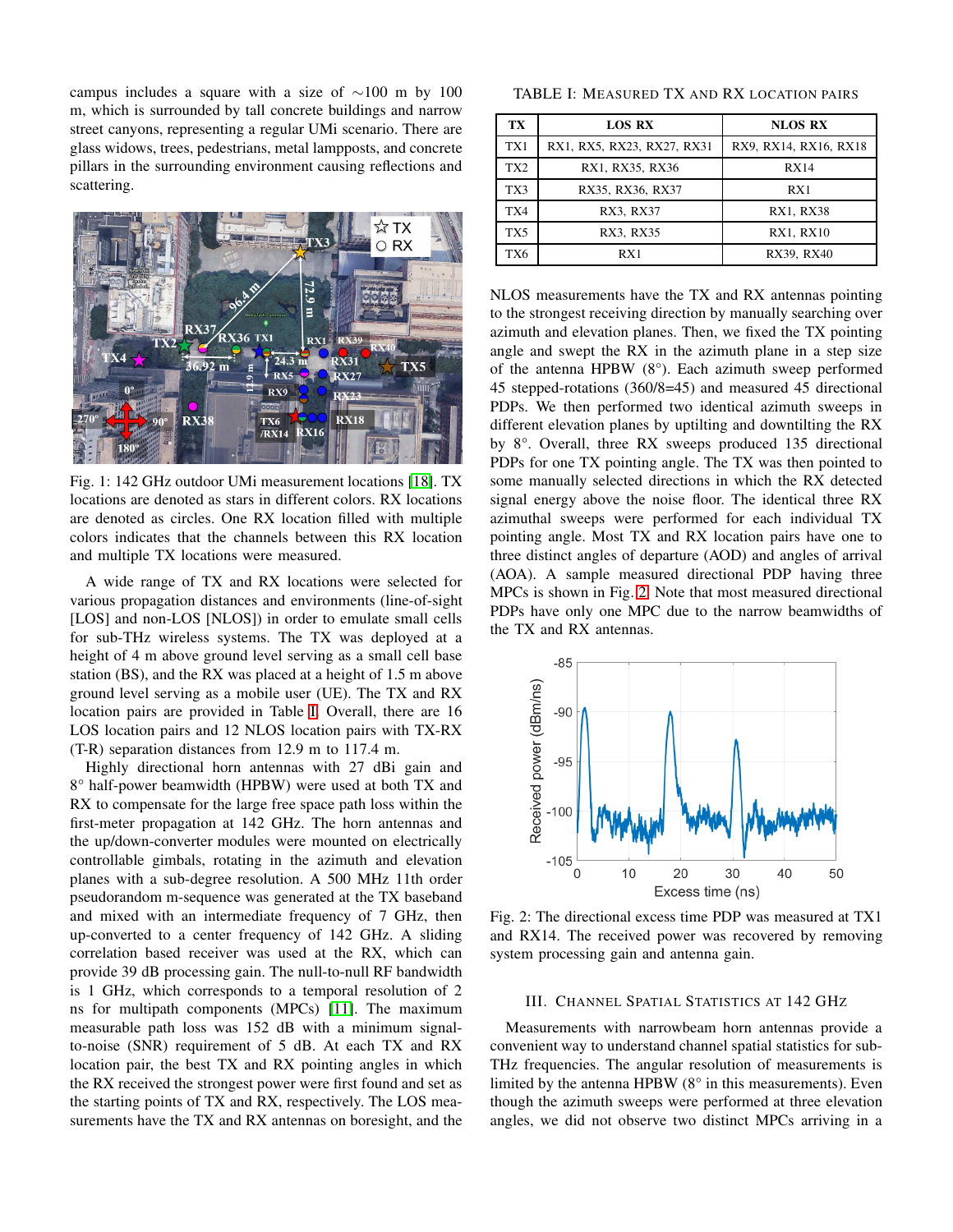<span id="page-2-0"></span>

Fig. 3: 2-D AOA angular power spectrum plots with different number of spatial clusters in the boresight elevation angle with a threshold of 20 dB in the directional received power.

similar azimuth angle but different elevation angles. Thus, we extracted spatial statistics only using the directional measurements conducted in the boresight elevation plane.

Four sample AOA angular power spectrums are shown in Fig. [3.](#page-2-0) The threshold of the angular power spectrum is set to be 20 dB down from the strongest directional power in the azimuth plane. Fig. [3a](#page-2-0) shows the angular power spectrum of a LOS location pair (TX1 and RX5), which only has the boresight path. Fig. [3b](#page-2-0) shows the angular power spectrum of another LOS location pair (TX3 and RX35), which has not only the boresight path but a reflected path from a metal lamppost. From Fig. [3a](#page-2-0) and Fig. [3b,](#page-2-0) we can see that the two neighboring directions next to the peak direction have an approximately 12 dB drop in the received power, which can be the side effect of the horn antenna pattern, which motivates us to recover the actual direction of the arriving signals by deconvolving the antenna pattern out of the angular power spectrum. Thus, the radiation pattern of the employed antennas were measured, and the deconvolved angular power spectrum of AOA are also shown in Fig. [3](#page-2-0) as dashed lines.

Fig. [3c](#page-2-0) plots the angular power spectrum of an NLOS location pair (TX5 and RX1) showing three spatial lobes. A spatial lobe is defined as a main direction of arrival or departure where multipath components can arrive over hundreds of nanoseconds [\[2\]](#page-5-1), [\[19\]](#page-5-16). The spatial lobes are extracted by partitioning the angular power spectrum with a spatial lobe threshold (e.g., 20 dB used in this paper). A set of consecutively measured directions having powers above the spatial lobe threshold forms a spatial lobe. Fig. [3d](#page-2-0) plots the angular power spectrum of another NLOS location pair (TX5 and RX10) showing six spatial lobes, which is the maximum number of spatial lobes we observed during measurements. Note that in Fig. [3c,](#page-2-0) the angular power spectrum has a wide spatial lobe centered at 90° with two peaks, indicating that two signals were received relatively close in space (∼24° apart) forming a single spatial lobe. Such two signals can be recovered by a deconvolution of the antenna pattern or through peak searching. Due to the limitation of the angular resolution, the subpaths within each signal cannot be resolved in space. We call such a signal a spatial cluster in the rest of this paper. Compared to the definition of spatial lobes, the number of spatial clusters should be no less than the number of spatial lobes. The statistics of spatial clusters will be shown as follows and used in the MIMO channel generation in Section [IV.](#page-3-0)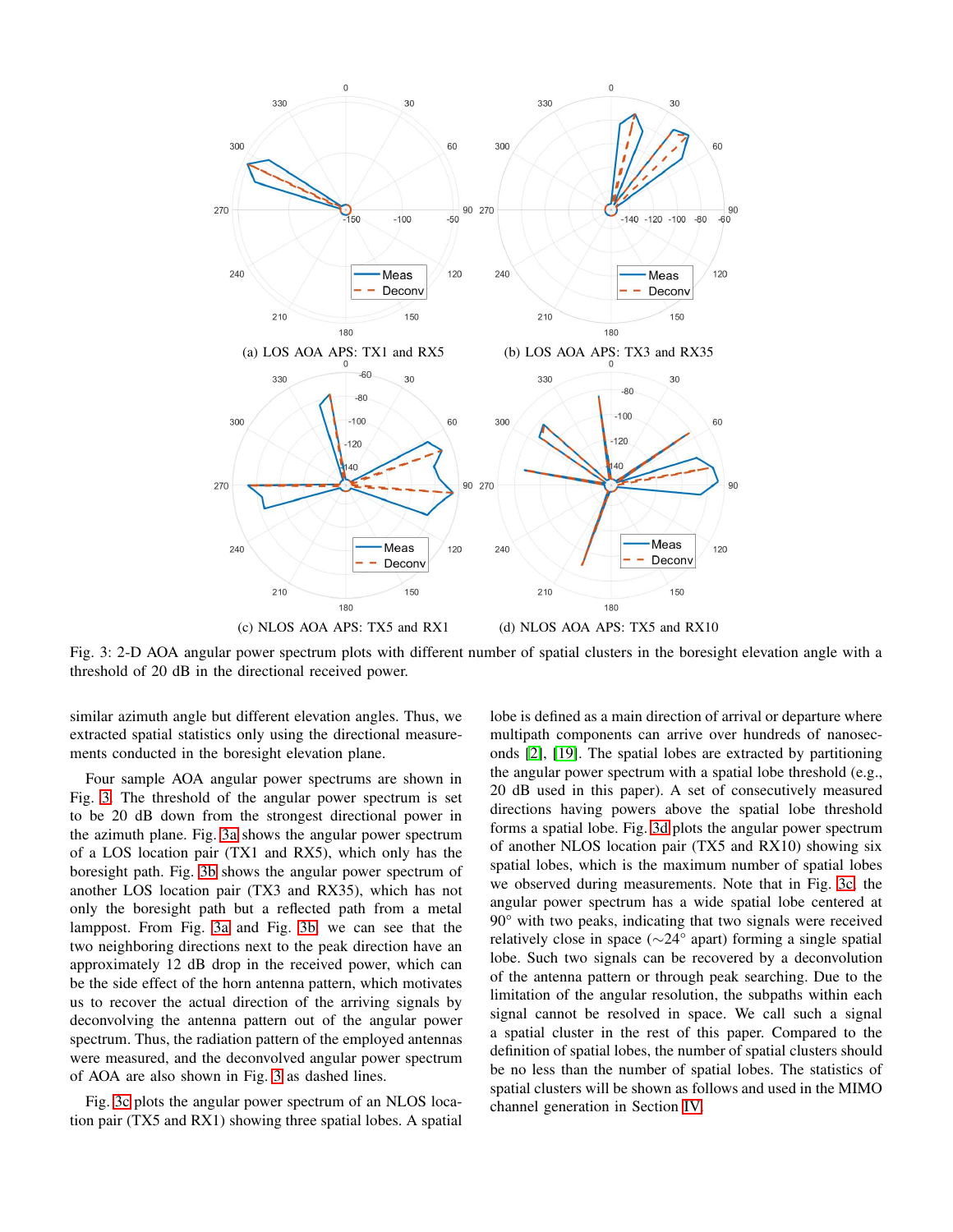## *A. The number of spatial clusters*

The number of spatial clusters  $(N_c)$  is inversely proportional to the selected threshold. The histogram of the number of measured spatial clusters over all 28 LOS and NLOS locations in the 142 GHz UMi scenario and the fit Poisson distribution with a mean of 1.15 are shown in Fig. [4.](#page-3-1) Since the Poisson starts from zero, and only measurement locations with no outage are considered (i.e., at least one spatial cluster),  $N_c' = N_c - 1$ is used in the distribution fitting. The Poisson distribution is given by

<span id="page-3-2"></span>
$$
Pr(N_c' = k) = \lambda_c^k \exp(-\lambda_c)/k!,
$$
 (1)

where  $\lambda_c$  is the mean of  $N_c'$ . k can be any integer between zero and five since the maximum number of observed spatial clusters is six.  $\lambda_c$  is 0.69 and 1.82 for the separate LOS and NLOS locations, respectively, showing that NLOS locations have more directions of arrival.

<span id="page-3-1"></span>

Fig. 4: The number of spatial clusters for 142 GHz UMi is well fitted by a Poisson distribution [\(1\)](#page-3-2) with  $\lambda_c = 1.15$ .

### *B. Spatial cluster powers*

The received power within each spatial cluster indicates the path quality and determines the practical performance of beamforming and spatial multiplexing implementations. Thus, the distribution of received powers is a key channel indicator for multiple data stream transmission. The normalized cluster powers at each location are calculated by  $\bar{P}_i = P_i / \sum_{j=1}^{N_c} P_j$ .  $P_i$  is the received power in the *i*th cluster, and  $\bar{P}_i$  is the normalized cluster power. The order of spatial clusters is determined based on the received power. The first spatial cluster bears the strongest received power. The power distribution among clusters can be modeled as an exponential decaying function of the order of clusters [\[2\]](#page-5-1):

<span id="page-3-4"></span>
$$
P_i = ae^{-i/b}10^{c_i/10},\tag{2}
$$

where  $ae^{-i/b}$  represents the average power within the *i*th cluster, and  $c_i$  is a shadowing term modeled as a normal random variable with zero mean and a standard deviation of  $\sigma_c$  in dB scale. The cluster power distribution at all LOS and NLOS locations and the fit decaying exponential function with  $a = 0.88$  and  $b = 0.57$  are shown in Fig. [5.](#page-3-3) a are 0.96 and 0.76, and b are 0.03 and 0.81 for separate LOS and NLOS scenarios, respectively, showing the single LOS cluster occupies almost all the received power in the LOS scenario whereas the NLOS locations have more clusters bearing comparable powers.

<span id="page-3-3"></span>

Fig. 5: Normalized cluster powers for 142 GHz UMi are well modeled by an exponential decaying function [\(2\)](#page-3-4) with  $a =$ 0.88 and  $b = 0.57$ .

### *C. Omnidirectional RMS angular spread*

Omnidirectional RMS angular spread is an important indicator of angular dispersion of MPCs. Large omnidirectional RMS angular spread suggests that spatial clusters are well separated in the space, which may be beneficial for spatial multiplexing. The empirical cumulative probability function (CDF) of omnidirectional RMS angular spread is shown in Fig. [6,](#page-3-5) where the maximum, mean, and median values are 65.33° , 16.66°, and 8.84°. 0°RMS angular spread suggests that only one spatial cluster exists in the space.

<span id="page-3-5"></span>

Fig. 6: CDF of omnidirectional RMS angular spread.

# <span id="page-3-0"></span>IV. SUB-THZ MIMO CHANNEL GENERATION PROCEDURE

A double directional MIMO channel generation procedure is presented step by step using the spatial statistics derived in Section [III.](#page-1-0) Due to the lack of relative timing information of signals measured in different directions, a narrowband spatial channel model is assumed here, and a corresponding wideband channel model will be presented in future work.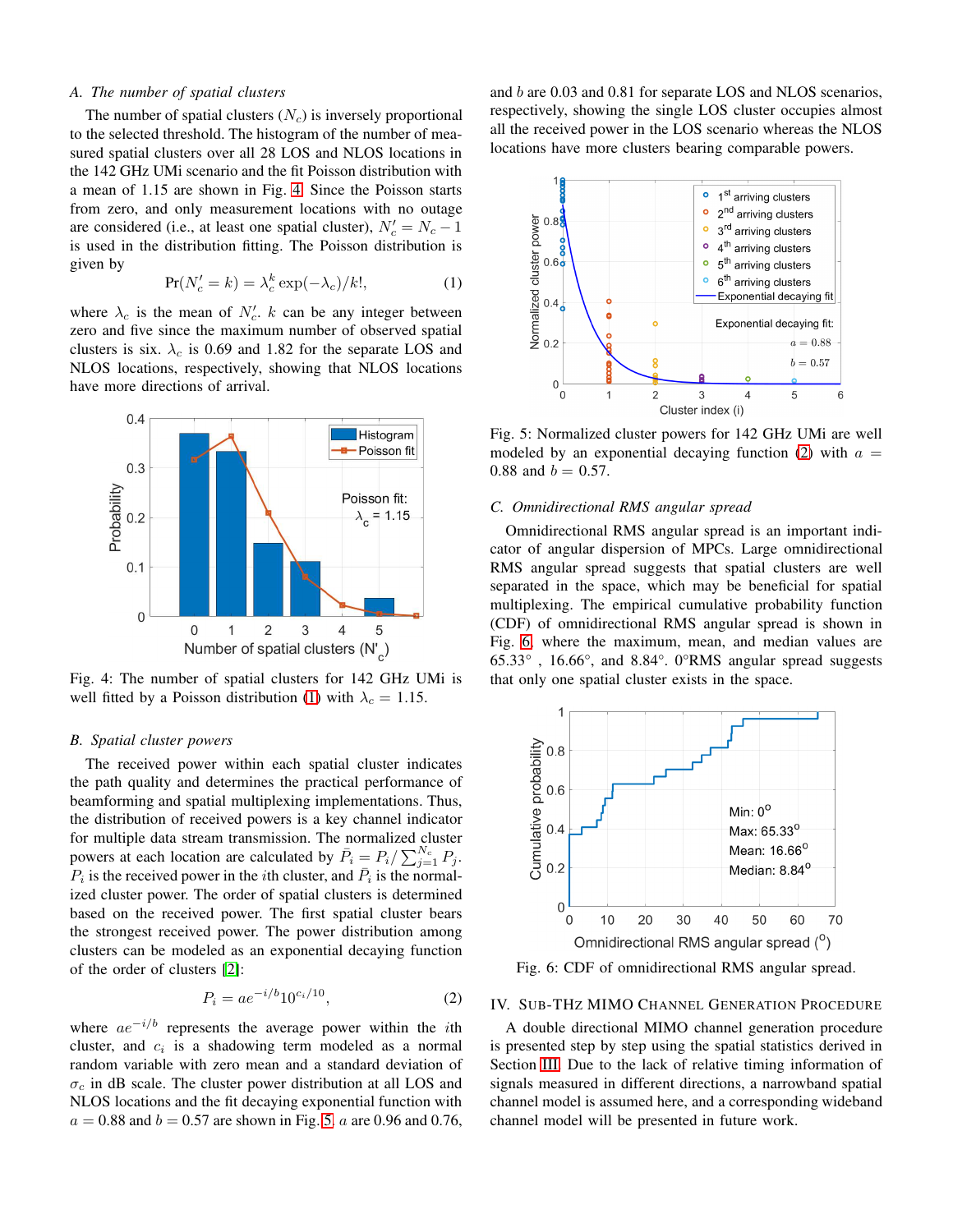*1) Step 1:* Generate the large-scale path loss using the 1 m close-in (CI) free space reference distance path loss model [\[2\]](#page-5-1), [\[3\]](#page-5-2), [\[20\]](#page-5-17):

$$
PL^{CI}(f, d)[dB] = FSPL(f, 1 m) + 10n \log_{10}(d) + \chi_{\sigma}, \quad (3)
$$

where FSPL( $f$ , 1 m) =  $20 \log_{10}(4\pi f/c)$ . *n* is path loss exponent (PLE) and  $d$  is the 3-D T-R separation distance in meters. Shadow fading  $\chi_{\sigma}$  is modeled by a zero mean Gaussian random variable with standard deviation  $\sigma$  in dB. The n and  $\sigma$  for 142 GHz outdoor UMi scenario is given in [\[18\]](#page-5-15), which are 1.94 and 2.66 for the LOS locations, and 2.87 and 8.22 for the NLOS locations. The simulated TX-RX separation distance ranges from 10 to 100 m to agree with the measurements.

*2) Step 2:* Generate the number of spatial clusters using [\(1\)](#page-3-2). Note that the maximum number of generated spatial clusters is limited to six.

*3) Step 3:* Generate the azimuth AOA and AOD of each spatial cluster. The azimuth plane is equally divided into as many sectors as the number of generated spatial clusters. The central angle of each spatial cluster is uniformly selected in the assigned sector.

*4) Step 4:* Generate the cluster powers using [\(2\)](#page-3-4). Note that the generated cluster powers are randomly coupled with the generated cluster angles.

*5) Step 5:* Generate the phase of each cluster. Because the absolute propagation time of each spatial cluster is unknown, it is reasonable to generate phases following a uniform distribution between 0 and  $2\pi$ .

*6) Step 6:* Generate the MIMO channel matrix according to the array geometry:

$$
\mathbf{H} = \sum_{i=1}^{N_c} \alpha_i e^{j\psi_i} \mathbf{a}_r(\phi_i^r, \theta_i^r) \mathbf{a}_t(\phi_i^t, \theta_i^t)^H
$$
(4)

where  $\alpha_i$  and  $\psi_i$  denote the channel gain and phase of the *i*th cluster, respectively.  $N_t$  and  $N_r$  are the number of antenna elements at the TX and RX.  $\phi_i^r$  and  $\theta_i^r$  are the AOA and ZOA in the global coordinate system (GCS).  $\phi_i^t$  and  $\theta_i^t$  are the AOD and ZOD in the GCS.  $a_t$  and  $a_r$  are the spatial signatures of TX and RX antenna arrays, respectively. The superscript  $H$  represents the complex conjugate transpose. In this paper, uniform rectangular arrays (URAs) placed in the y-z plane are used at both TX and RX. Such a URA with a size of N elements has  $N_h$  elements along the y-axis and  $N_v$  elements along the z-axis. The spatial signature is given by [\[15\]](#page-5-9)

$$
\mathbf{a}(\phi_i, \theta_i) = \frac{1}{\sqrt{N}} [1, ..., e^{j2\pi \frac{d}{\lambda}(p\sin(\phi_i)\sin(\theta_i) + q\cos(\theta_i))},
$$
  
...,  $e^{j2\pi \frac{d}{\lambda}((N_h - 1)\sin(\phi_i)\sin(\theta_i) + (N_v - 1)\cos(\theta_i))}]^T$ , (5)

where d and  $\lambda$  are the antenna space and the signal wavelength.  $0 \le p \le N_h-1$  and  $0 \le q \le N_v-1$  are the indices of antenna elements in the 2-D plane.

#### V. SPECTRAL EFFICIENCY ANALYSIS

<span id="page-4-0"></span>Here, we consider a single-cell downlink transmission. Transmit beamforming (precoding) can direct the beam into the direction of the strongest signal using the information

<span id="page-4-1"></span>

(b) Spectral efficiency in the NLOS scenario.

Fig. 7: Spectral efficiency for different number of streams in LOS and NLOS scenarios.

of channel matrix obtained via either channel reciprocity or feedback [\[21\]](#page-5-18). Spatial multiplexing enables the TX to transmit different data streams through different MPCs to increase spectral efficiency. Beamforming can be considered a special case of spatial multiplexing with one data stream. Ideally, spatial multiplexing should always have a higher spectral efficiency than beamforming due to the additional spatial degree of freedom [\[22\]](#page-5-19). However, several practical constraints make spatial multiplexing unfavorable such as MPC richness and transmit power. Sparse channels at mmWave and sub-THz frequencies in the outdoor environment may not have enough spatial degree of freedom to support high-order spatial multiplexing [\[19\]](#page-5-16). Thus, transmit power needs to be concentrated into only a few strongest directions rather than being split into many beams when the average SNR is low.

To evaluate the impact of two transmission schemes on the MIMO system throughput, we create thousands of sample channels following the procedure described in Section [IV.](#page-3-0) The UEs are randomly dropped in the distance range between 10 and 100 m. A 16  $\times$  8 URA and a 4  $\times$  2 URA are deployed at the BS and UE, respectively. Each antenna element is a patch antenna with a length of one wavelength (e.g., 2.11 mm at 142 GHz) and a width of half wavelength, having a